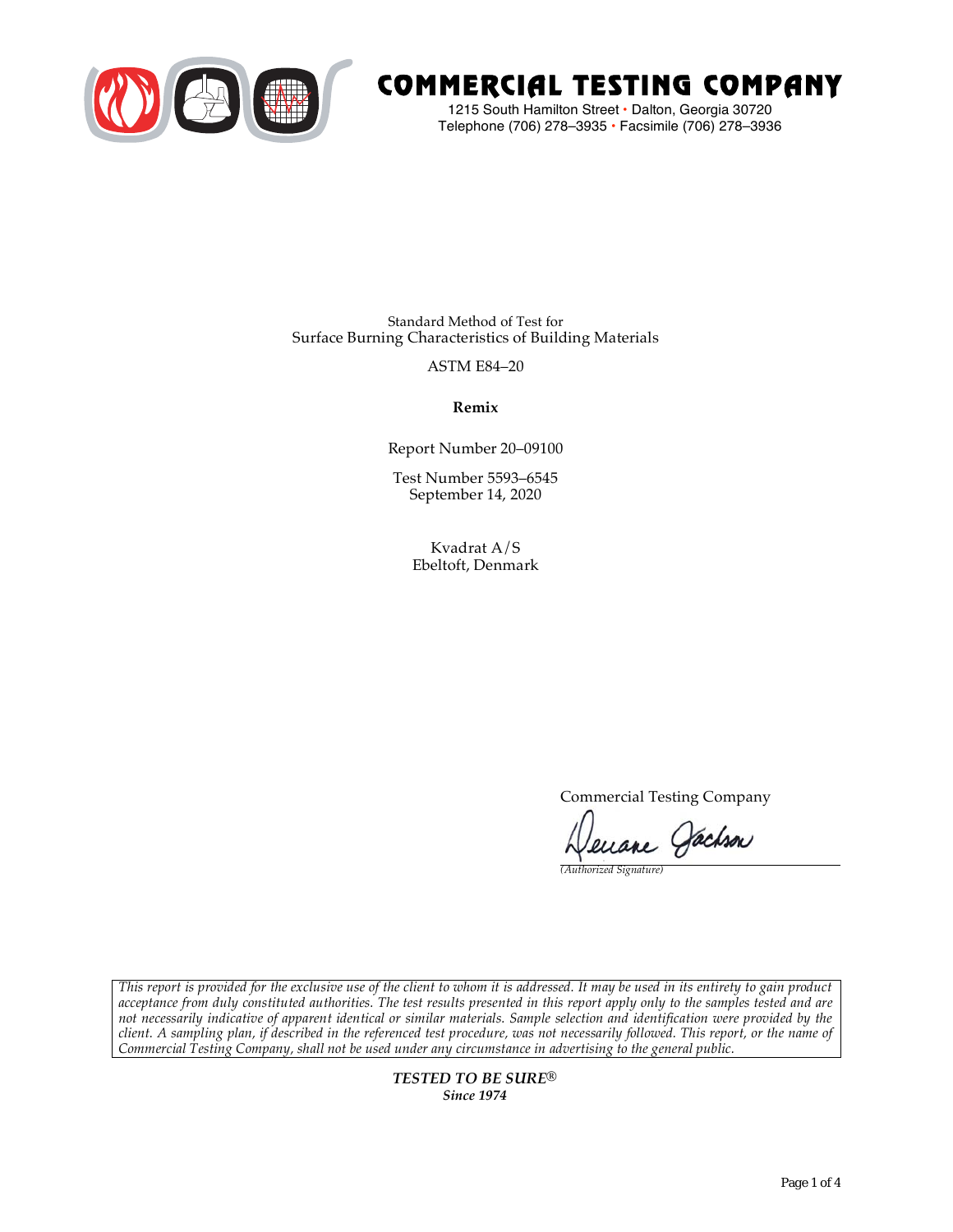#### **INTRODUCTION**

This report is a presentation of results of a surface flammability test on a material submitted by Kvadrat A/S, Ebeltoft, Denmark.

The test was conducted in accordance with the ASTM International fire-test-response standard E84–20, *Surface Burning Characteristics of Building Materials*, sometimes referred to as the Steiner tunnel test. ASTM E84 is an American National Standard (ANSI) and has been approved for use by agencies of the Department of Defense. The ASTM E84 test method is the technical equivalent of UL No. 723. The test is applicable to exposed interior surfaces such as walls and ceilings. The test is conducted with the specimen in the ceiling position with the surface to be evaluated face down toward the ignition source. Thus, specimens shall either be self-supporting by its own structural quality, held in place by added supports along the test surface, or secured from the back side.

This standard is used to measure and describe the response of materials, products, or assemblies to heat and flame under controlled conditions, but does not by itself incorporate all factors required for firehazard or fire-risk assessment of the materials, products, or assemblies under actual fire conditions.

#### **PURPOSE**

The purpose of the test is to provide only the comparative measurements of surface flame spread and smoke development of materials with that of select grade red oak and fiber–reinforced cement board, Grade II, under specific fire exposure conditions with the smoke area of heptane used to establish the smoke-developed index. The test exposes a nominal 24-foot long by 20-inch wide test specimen to a controlled air flow and flaming fire adjusted to spread the flame along the entire length of a red oak specimen in  $5\frac{1}{2}$  minutes. During the 10-minute test duration, flame spread over the specimen surface are measured and recorded. Test results are calculated relative to red oak, which has an arbitrary rating of 100, and fiber–reinforced cement board, Grade II, which has a rating of 0. The 100 smoke-developed index is calculated using the smoke area of heptane.

The test results are expressed as Flame Spread Index and Smoke-Developed Index. The Flame Spread Index is defined in ASTM E176 as "a number or classification indicating a comparative measure derived from observations made during the progress of the boundary of a zone of flame under defined test conditions." The Smoke-Developed Index, a term specific to ASTM E84, is defined as "a number or classification indicating a comparative measure derived from smoke obscuration data collected during the test for surface burning characteristics." There is not necessarily a relationship between the two measurements.

The method does not provide for measurement of heat transmission through the surface tested, the effect of aggravated flame spread behavior of an assembly resulting from the proximity of combustible walls and ceilings, or classifying a material as noncombustible solely by means of a Flame Spread Index.

The zero reference and other parameters critical to furnace operation are verified on the day of the test by conducting a 10–minute test using 1/4–inch fiber–reinforced cement board, Grade II. Periodic tests using NOFMA certified 23/32–inch select grade red oak flooring provide data for the 100 flame spread reference with heptane providing data for calculating the 100 smoke-developed index. These procedures are more fully described in Section 7of the E84 Standard.

#### **TEST SAMPLE**

The test sample, selected by the client, was identified as **Remix**, a 90% new wool, 10% nylon textile wallcovering with a total weight of 9.1 ounces per square yard. Three test panels, each measuring two feet wide by eight feet in length, were prepared by adhering the material to 5/8-inch thick Type X gypsum board complying with ASTM Specification C1396 using Gardner-Gibson Dynamite 111 Heavy Duty Wallcovering Adhesive. The adhesive was applied to the smooth side of the gypsum wallboard, the material placed into the adhesive, and smoothed with a segmented roller. This method of sample preparation is described in ASTM E2404-17, Standard Practice for *Specimen Preparation and Mounting of Textile, Paper or Polymeric (Including Vinyl) and Wood Wall or Ceiling Coverings, Facings and Veneers, to Assess*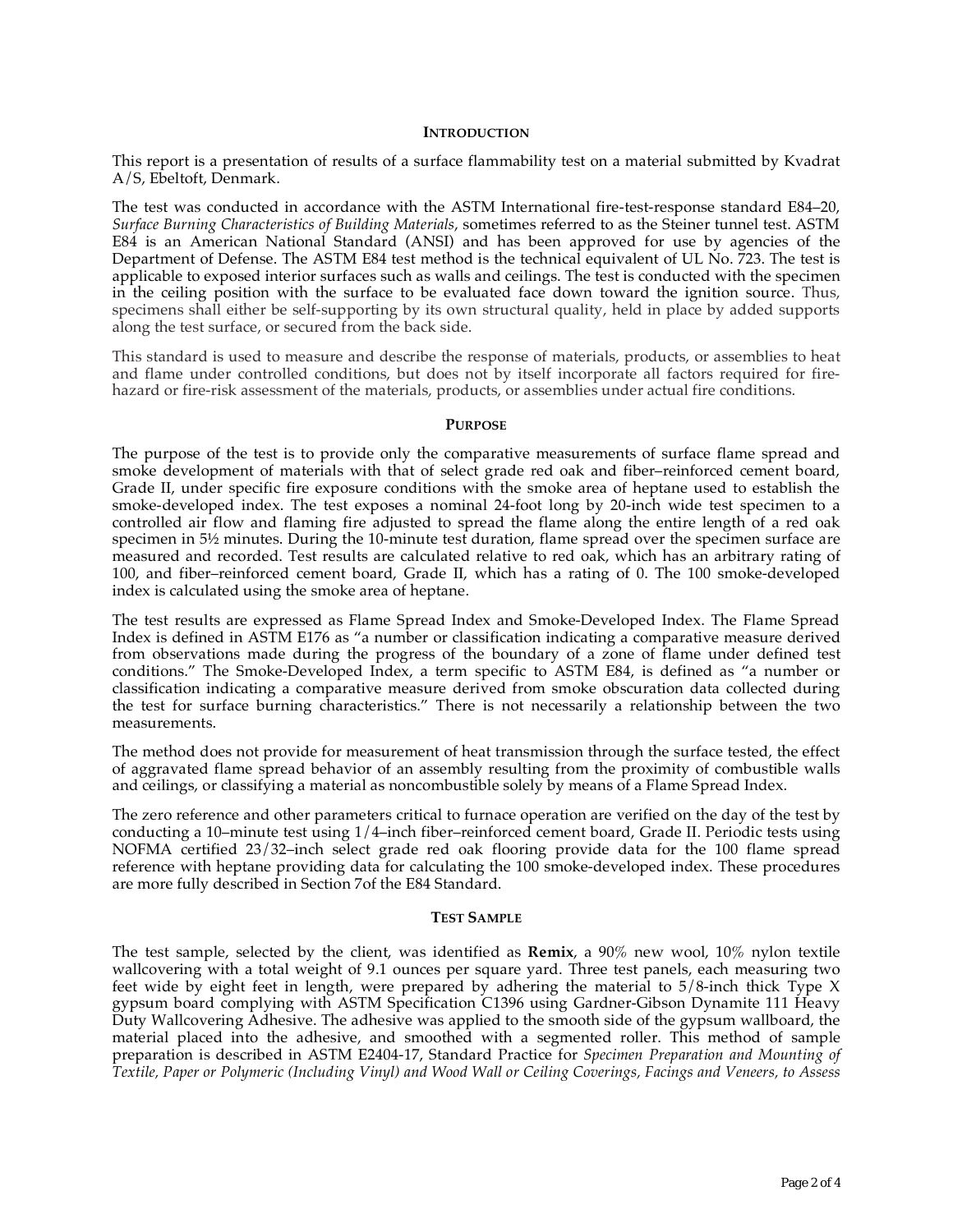*Surface Burning Characteristics*, Section 8.3, Wall or Ceiling Coverings Intended to be Applied over Gypsum Board. After dead-stacking overnight, the prepared panels were transferred to storage racks and conditioned to equilibrium in an atmosphere with the temperature maintained at 71  $\pm$  2°F and the relative humidity at  $50 \pm 5$  percent. For testing, the panels were placed end-to-end on the ledges of the tunnel furnace and the test conducted with no auxiliary support mechanism.

## **TEST RESULTS**

The test results, calculated on the basis of observed flame propagation and the integrated area under the recorded smoke density curve, are presented below. The Flame Spread Index obtained in E84 is rounded to the nearest number divisible by five. Smoke-Developed Indices are rounded to the nearest number divisible by five unless the Index is greater than 200. In that case, the Smoke-Developed Index is rounded to the nearest 50 points. The rounding procedures are more fully described in Sections 9.1, 9.2, and X3 of the E84 Standard. The flame spread and smoke development data are presented graphically at the end of this report.

| <b>Test Specimen</b>                    | Flame Spread Index | Smoke-Developed Index |
|-----------------------------------------|--------------------|-----------------------|
| Fiber-Reinforced Cement Board, Grade II |                    |                       |
| Red Oak Flooring                        | 100                |                       |
| Heptane, (HPLC) Grade                   |                    | 100                   |
| Remix                                   | 25                 |                       |

## **OBSERVATIONS**

Specimen ignition over the burners occurred at 0.43 minute. Surface flame spread was observed to a maximum distance of 5.51 feet beyond the zero point at 1.55 minutes. The maximum temperature recorded during the test was 589°F. For information purposes, the actual (unrounded) Flame Spread and Smoke-Developed Indices were 25.5 and 9.3 respectively.

# **CLASSIFICATION**

The Flame Spread Index and Smoke-Developed Index values obtained by ASTM E84 tests are frequently used by code officials and regulatory agencies in the acceptance of interior finish materials for various applications. The most widely accepted classification system is described in the National Fire Protection Association publication NFPA 101 *Life Safety Code*, where:

| Class A | 0 – 25 Flame Spread Index             | 0 – 450 Smoke-Developed Index   |
|---------|---------------------------------------|---------------------------------|
|         | Class B $26 - 75$ Flame Spread Index  | $0 - 450$ Smoke-Developed Index |
|         | Class C $76 - 200$ Flame Spread Index | $0 - 450$ Smoke-Developed Index |

Class A, B, and C correspond to Type I, II, and III respectively in other codes. They do not preclude a material being otherwise classified by the authority of jurisdiction.